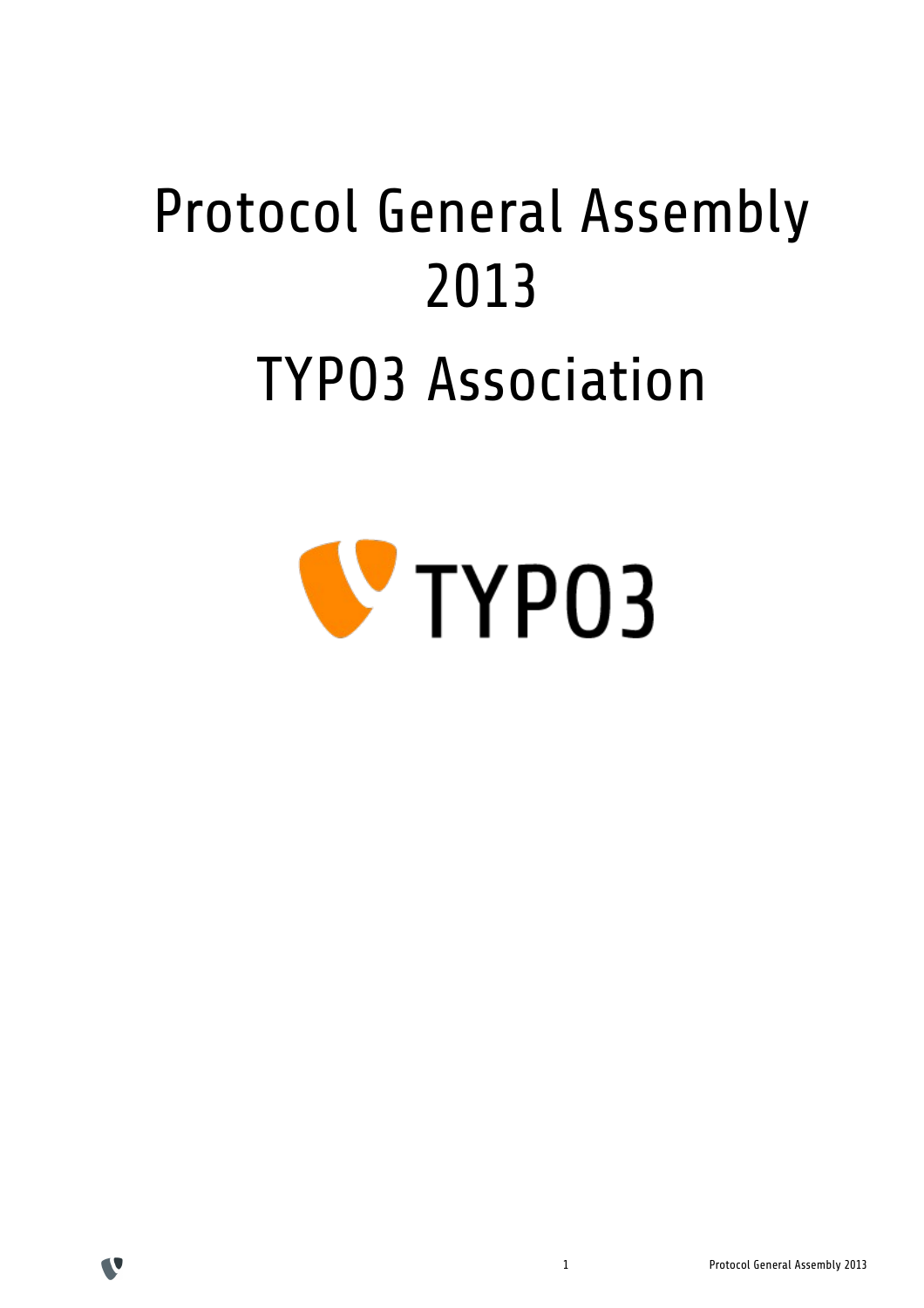# Table of contents

V

| 14. Complaints about administrative bodies, decisions on dismissing members of the board, or any |  |
|--------------------------------------------------------------------------------------------------|--|
|                                                                                                  |  |
|                                                                                                  |  |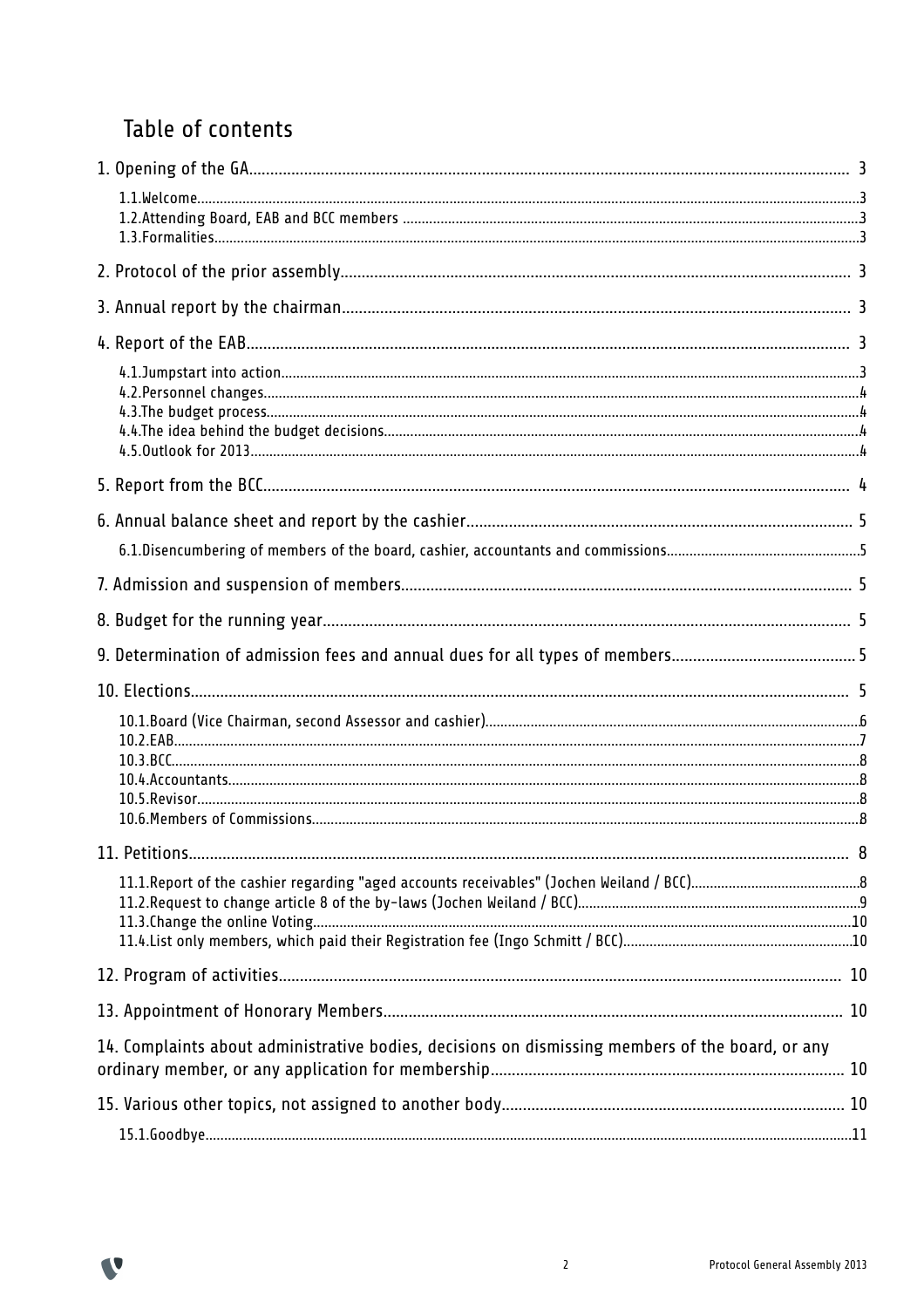# 1 Opening of the GA

## 1.1. Welcome

Jürgen Egeling, the chairman of the TYPO3 Association, welcomes the attendees at the General Assembly 2013 in Basel, Switzerland. The assembly started at 14:00.

# 1.2. Attending Board, EAB and BCC members

All members of the Board, EAB and BCC are present, except Robert Meyer and Peter Pröll.

### 1.3. Formalities

- 1. The members appointed the chairman (Jürgen Egeling) as the president of the day. The president of the day opens the GA.
- 2. Election of the person in charge for counting the votes: Jochen Weiland. The vote was unanimous.
- 3. The presented agenda has been approved.
- 4. The invitation for the GA has been sent in time to the members and all formalities have been followed.

# 2 Protocol of the prior assembly

The protocol of 2012 was approved in unison.

# 3 Annual report by the chairman

Jürgen Egeling pointed out that in 2012 many changes have happened. The EAB was established and did a great job during the year.

Please see the annual report 2012 for further details.

# 4 Report of the EAB

#### 4.1. Jumpstart into action

In 2012, the EAB came to action after its voting by the members of the TYPO3 Association. One of the tasks of this new body is to distribute the funds of the T3A, according to the bylaws. The 2012 budget was inherited from its predecessor: the steering committee. The EAB members are working on a non-paid basis and are only reimbursed for travel costs. As the actions of the TYPO3 Association have a wide range, the EAB distributed the responsibilities of its members in so called "field-of-responsibilities" (FOR).

- Administration & Legal: Peter Pröll
- Certification: Peter Pröll
- Events: Olivier Dobberkau
- Marketing & Communication: Olivier Dobberkau
- Security: Jonas Felix
- Server: Peter Pröll
- TER/PSL/DocTeam: Jan-Hendrik Heuing
- TYPO3 CMS: Jan-Hendrik Heuing & Olivier Dobberkau
- TYPO3 Extbase: Jonas Felix
- TYPO3 Neos & TYPO3 Flow: Michael Stucki & Jan-Hendrik Heuing

Each EAB member started the contact with the respective budget owners in their field of responsibility and

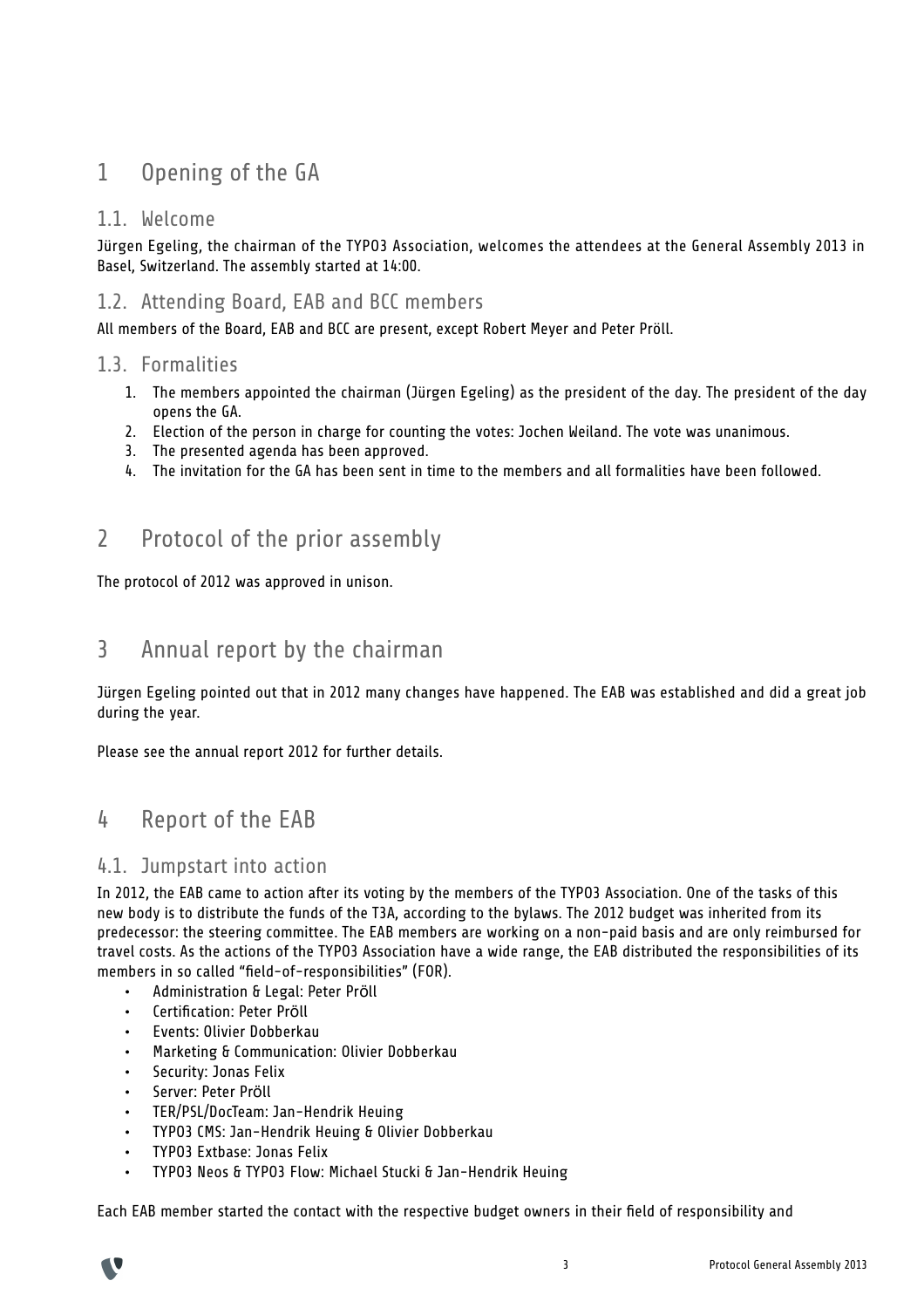maintained a link to them, so questions regarding issues could be resolved in a fast and uncomplicated way. The EAB meets regularly on a monthly base. Its working platform is on forge.typo3.org: <http://forge.typo3.org/projects/t3a-eab-public/>

Additionally the EAB meets with the Board, in person, at least 3 times a year. Details about the members of the EAB can be found here:

<http://association.typo3.org/expert-advisory-board/ref/assoc/>

## 4.2. Personnel changes

Patrick Lobacher resigned from the EAB due to personal reasons, shortly after entering his position. He was replaced in an extraordinary voting by Eike Diestelkamp.

### 4.3. The budget process

The EAB main work was to set up the new budget process in the first half of the year. As the budget applications started in August, we have followed the process through the rest of the year. One goal of the budget process was to be as transparent as possible and to include the community to the fullest. This has been achieved by involving the members, asking them for feedback to the budget applications via forge.typo3.org, as well as asking for their priorities. You can find a description of the budget process and its dates here: <http://typo3.org/news/article/explanation-of-the-t3a-2013-budget/>

## 4.4. The idea behind the budget decisions

One of the driving factors for the budget decisions was to reach out to as many community members as possible. We took into account the general direction given by the member's poll, whilst maintaining a certain continuity for long term projects.

For more details about the decisions of the EAB, please see: <https://typo3.org/news/article/explanation-of-the-t3a-2013-budget/>

### 4.5. Outlook for 2013

Since the budget process has been set up in 2012, we will take our chance to improve it, with what we have learned so far. Besides the daily business, we will also concentrate further in strategical aspects of the Association and the TYPO3 project.

# 5 Report from the BCC

Report from the BCC for the general assembly of the TYPO3 Association regarding the bookkeeping 2012. The BCC has reviewed the bookkeeping of 2012, on an accounting basis. Basis for this were accounting balance sheets for each account and the full access to the digital archive of all invoices. Ambiguous bookings and namings were clarified by the assistant of the cashier. The BCC wants to thank the assistant of the cashier, (Sandra Krieg) for helping and supporting the BCC. The communication with the TYPO3 Board has been improved since 2011, which supported the work of the BCC:

The bookkeeping is in good order, all problems which were found during this review have been solved by the TYPO3 Association.

During the review we have identified some issues:

- Open Invoices: At 21.01.2013 more than 190.000,-- Euro where open and not payed to the association. It has been reduced to 146.297,-- Euro on 01.02.2013. The Board has already taken action to reduce the amount of open invoices, this has to be improved. The members of the BCC have issued applications to this GA for an improvement of this process
- Invoices are sometimes submitted late to the TYPO3 Association. To have a realtime overview on the budgets this has to be improved
- Although the certification team should move to the central shop of the TYPO3 association, no steps have been taken to start this process. Since beginning of 2013 Pearson Vue will provide the certification, the

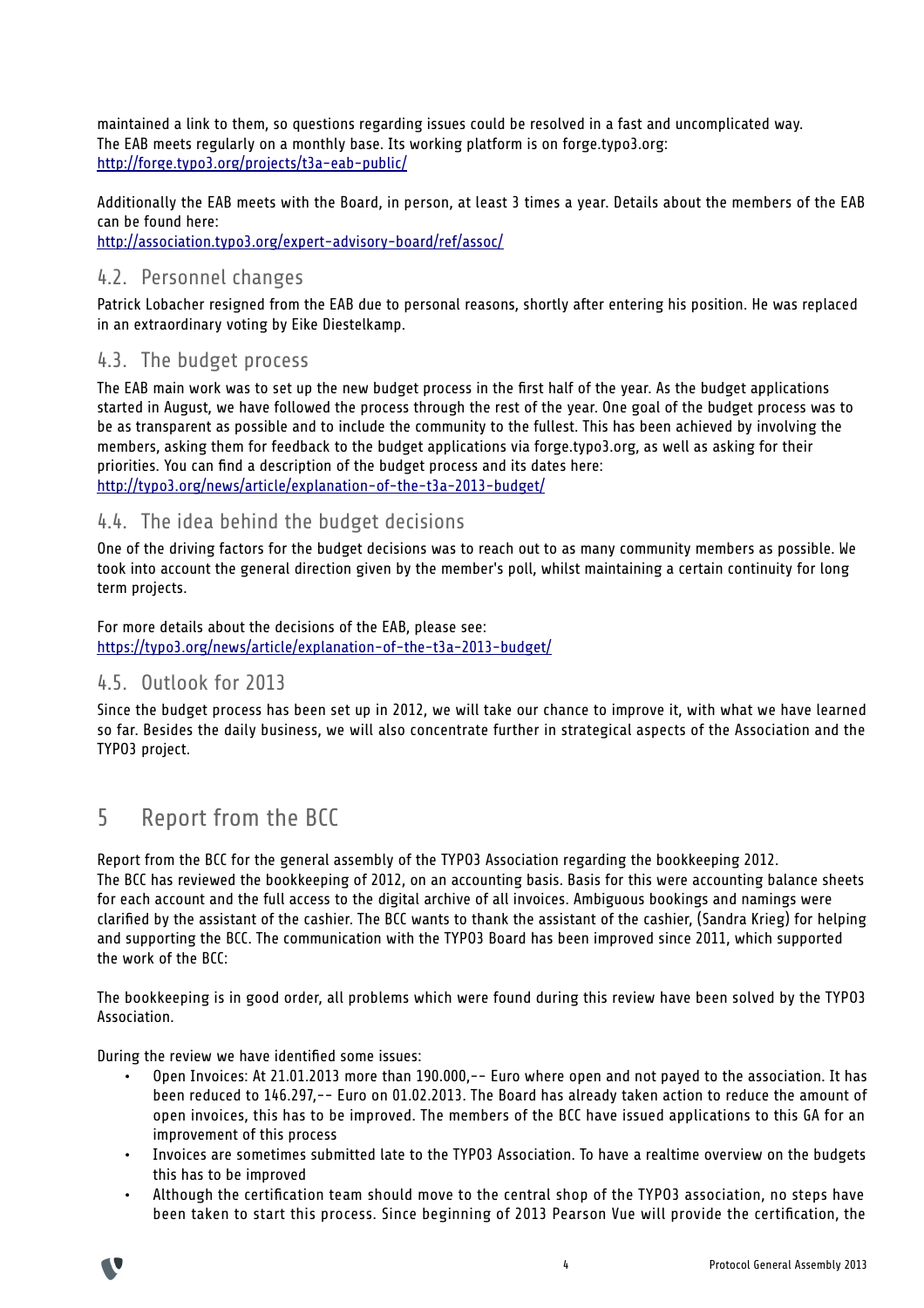overall process of invoicing certifications must be redefined.

The BCC welcomes Roberto Torresani as a new member and thanks Robert Meyer and Georg Ringer for their contributions.

In 2013 the BCC will provide a monthly overview of the budgets for the EAB and will work with the TYPO3 Board and assistant of the cashier on further improving the processes.

# 6 Annual balance sheet and report by the cashier

Alain Veuve went through the annual report and balance sheet and explained the numbers. He mentioned that all the numbers are in Euro. Further he reported that Christof Baettig, representing the revising company, recommended the approval of the financial statements to the board.

Alain Veuve reported that the balance sheet has been approved by the board.

The financial report for 2012 has been approved by the members, in unison.

### 6.1. Disencumbering of members of the board, cashier, accountants and commissions

The members of the board were disencumbered unisonous by the members. The cashier was disencumbered unisonous by the members.

The accountant was disencumbered by the members unisonous.

The commissions are disencumbered by the members unisonous.

# 7 Admission and suspension of members

None regarding the members.

# 8 Budget for the running year

Oliver Doberkau presented the budget for 2013. The EAB had the difficult task to allocate the budget. More than one million euro had been applied for, by all projects. Biggest task was to provide continuity in the development, while improving existing functionality at the same time. In the area of Neos / Flow the budget polling made clear, that the members want changes. Nevertheless, the EAB sees that this development is important.

The final budget can be found here:<http://typo3.org/news/article/explanation-of-the-t3a-2013-budget/>

Questions regarding the budget were discussed.

# 9 Determination of admission fees and annual dues for all types of members

#### No changes.

# 10 Elections

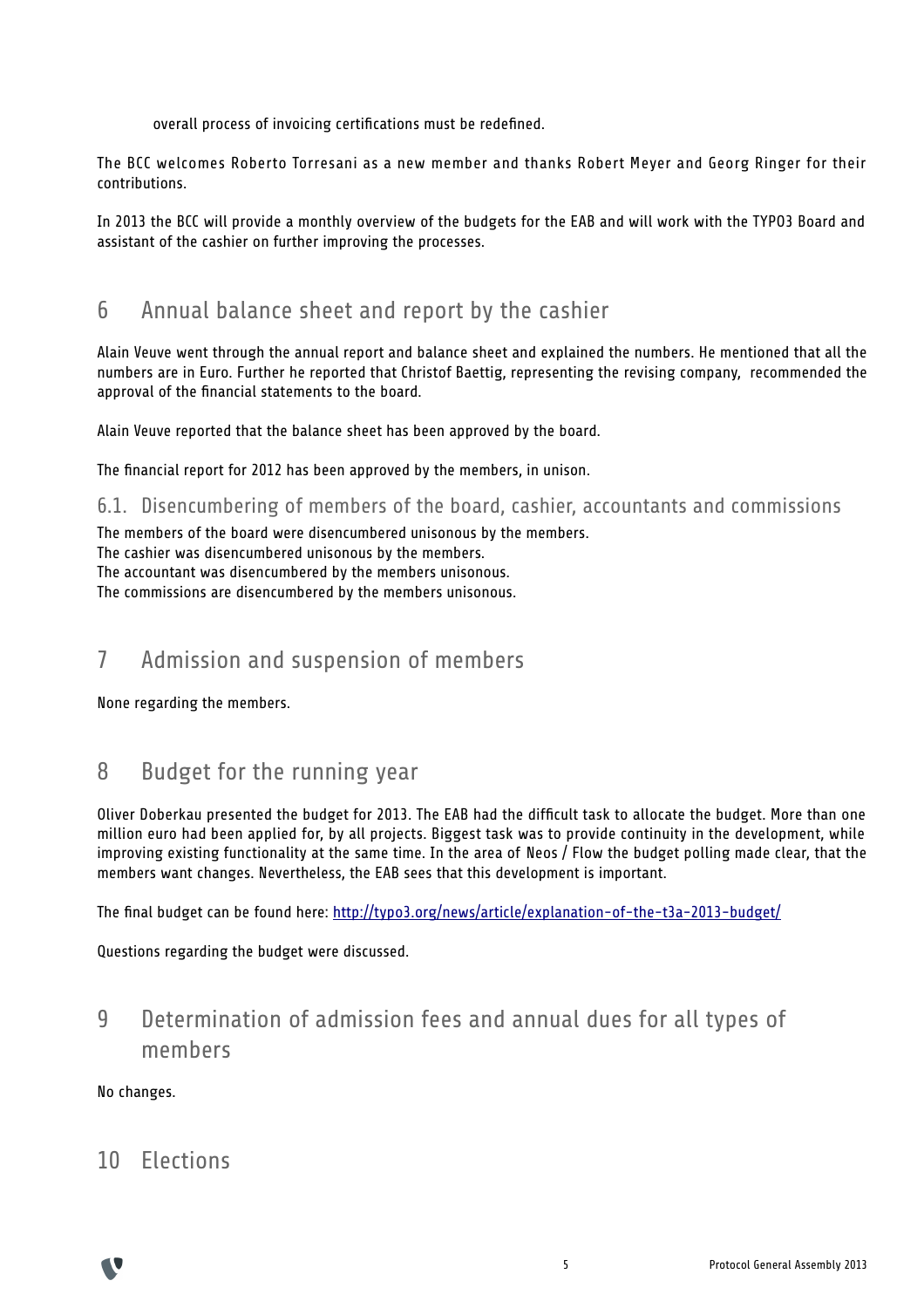# 10.1. Board (Vice Chairman, second Assessor and cashier)

The Board is elected by the EAB. The EAB has 6 votes in addition.

The following positions on the board have been elected for a 2-year period:

Vice Chairmen: Ric van Westhreenen – 3 votes Dominik Stankowski – 2 votes 1 abstention

Ric van Westhreenen is the new Vice Chairmen of the TYPO3 Association.

Second Assessor: Frederic Gaus was re-elected in unison. Cashier: Alain Veuve was re-elected in unison.

All voted persons accept their election.

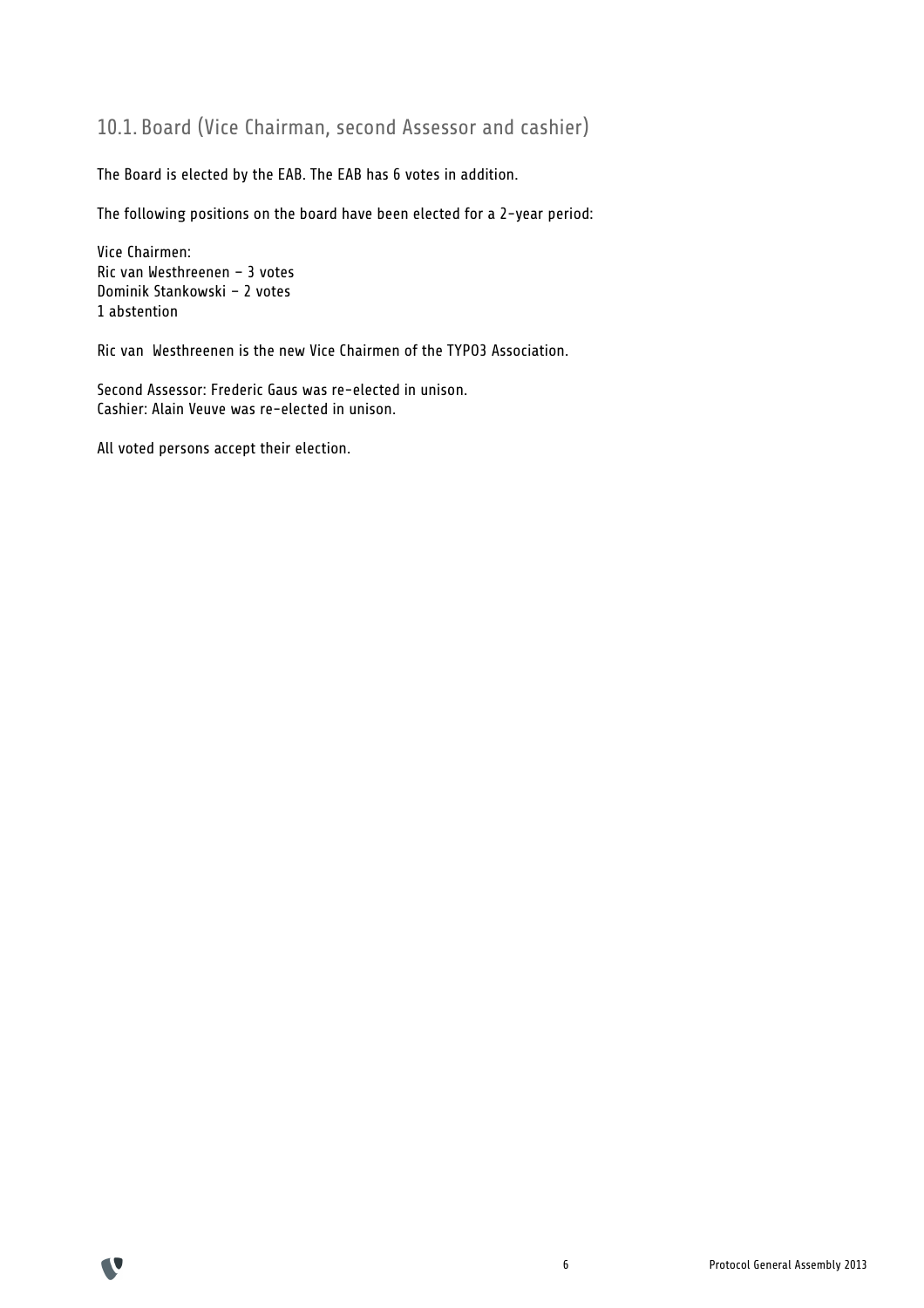#### 10.2. EAB

Three of the six positions in the EAB are elected alternating each year. The online voting started on Fri, 18 Jan 2013 00:00:00 and ended Fri, 01 Feb 2013 23:59:00. 172 valid votes are counted. The General Assembly approves the online voting in unison.

|       | Votes (172 total votes):                   | <b>Show/hide comments</b>                                               |              |
|-------|--------------------------------------------|-------------------------------------------------------------------------|--------------|
| Image | Name                                       | Website                                                                 | <b>Votes</b> |
|       | Peter Pröll                                | https://plus.google.com/104739556363011414201/about                     | 45           |
|       | Jonas Felix                                | http://association.typo3.org/expert-advisory-<br>board/ref/assoc/#c1298 | 40           |
|       | Jan-Hendrik Heuing                         | https://www.xing.com/profile/JanHendrik_Heuing                          | 33           |
|       | Dominik Stankowski                         | http://www.web-essentials.asia/dominik/                                 | 17           |
|       | Ric van Westhreenen                        | www.alternet.nl                                                         | 16           |
|       | Roberto Torresani                          | www.torresani.eu                                                        | 9            |
|       | Marco Klawonn                              | http://www.hmmh.de                                                      | 7            |
|       | Hrishikesh Shashikant Lele www.lelesys.com |                                                                         | 5            |

Peter Pröll, Jonas Felix and Jan-Hendrik Heuing were re-elected until 2015.

All voted persons accept their election.

V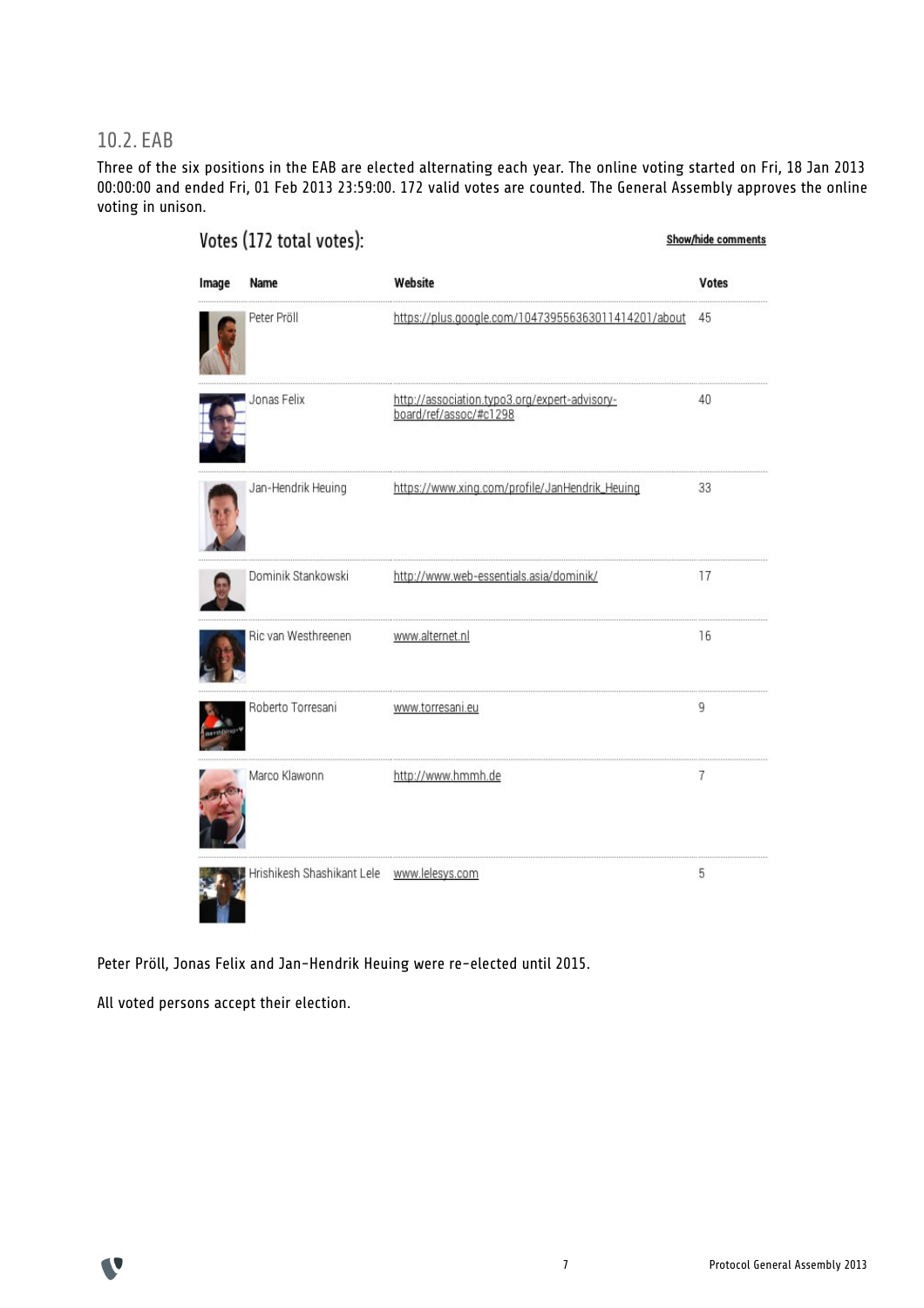#### 10.3. BCC

Two of the four positions in the BCC are elected alternating each year. The online voting started at Fri, 18 Jan 2013 00:00:00 and ended Fri, 01 Feb 2013 23:59:00. 173 valid votes were counted. The General Assembly approves the online voting unisonous.

**Show/hide comments** 

| ımaqe | Name                 | Website                                   | Jotes |
|-------|----------------------|-------------------------------------------|-------|
|       | Ingo Schmitt         | https://www.xing.com/profile/Ingo_Schmitt | 109   |
|       | Roberto Torresani    | www.torresani.eu                          | 30    |
|       | Ove Hansgeorg Franck | www.e-net.in                              | 25    |

Ingo Schmitt was re-elected until 2015. Roberto Torresani was elected until 2015.

All the voted persons accept their election.

#### 10.4. Accountants

No changes this year.

The members approved the BDO as accountants with 1 abstention.

Votes (173 total votes):

#### 10.5. Revisor

The members approved and the board approved the Revisor 1 abstention.

#### 10.6. Members of Commissions

Jürgen Egeling announced a change in the lead of the event committee. Volker Graubaum succeeds Thomas Hempel as leader of the event committee.

The Board elected Volker Graubaum in unison.

# 11 Petitions

## 11.1. Report of the cashier regarding "aged accounts receivables" (Jochen Weiland / BCC)

The BCC desires a report of the cashier regarding "aged accounts receivables" (Altersgliederung der Forderungen) showing which invoices (e.g. membership fees) are overdue 3/6/9/12/24 months. What is the collection status (written reminders, exclusion of members)? What is going to happen with the open invoices that are considered "uncollectable"?.

Alain Veuve shows a current report of "aged accounts receivables":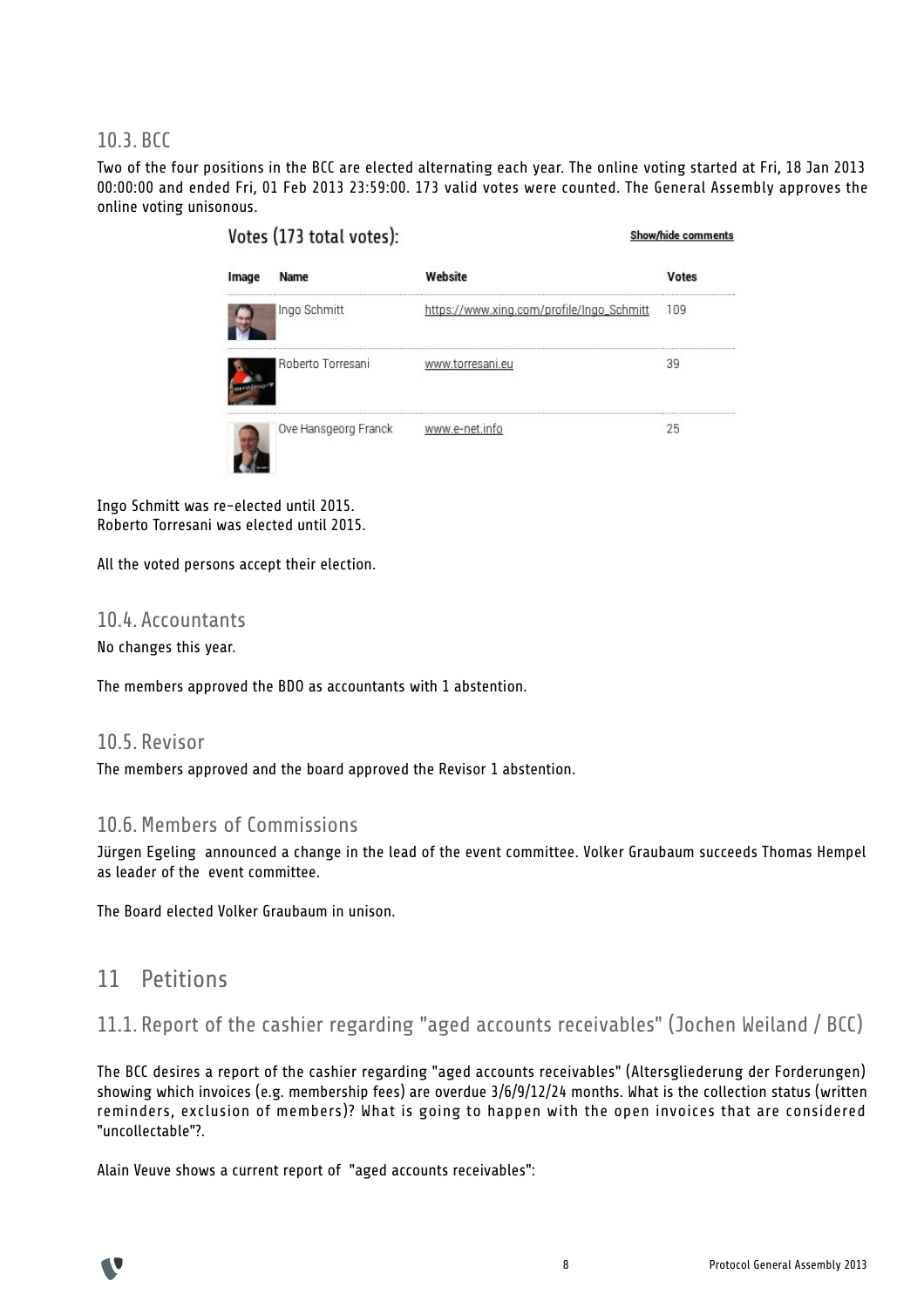

The Board started a new process to prevent those numbers in future:

Reminders have been sent via E-Mail to all > Payments have been made

No members have been excluded so far

- > Reminding via E-Mail is not very good
- > We have to clean the open invoice list first

#### Uncollectable Membership fees

> Uncollectable Membership fees will be deleted from the system

> As we are not accounting open membership fees in our assets, deleting memberships will not have any financial implications

### 11.2. Request to change article 8 of the by-laws (Jochen Weiland / BCC)

Request to change article 8 of the by-laws to the following: "Mitglieder, welche Statuten, Reglemente, Beschlüsse verletzen oder sonst den Interessen der TYPO3 Association in schwerwiegender Weise zuwiderhandeln, können vom Vereinsvorstand unter Angabe der Gründe ausgeschlossen werden. Vor der Beschlussfassung muss der Vereinsvorstand dem Mitglied Gelegenheit zur Stellungnahme geben. Das ausgeschlossene Mitglied kann den Entscheid des Vereinsvorstands innert 30 Tagen seit Zustellung beim Vereinsvorstand zuhanden der Generalversammlung anfechten. Über den Ausschluss entscheidet diesfalls die Generalversammlung endgültig.

Mitglieder, die mit der Zahlung von Mitgliedsbeiträgen mehr als 12 Monate im Rückstand sind, werden von der Association ausgeschlossen. Eine Bestätigung des Ausschlusses durch die Generalversammlung ist nicht erforderlich. Ein Wiedereintritt in die Association ist nur nach Zahlung der ausstehenden Beiträge und erneuter Zahlung der Aufnahmegebühr möglich."

The Board recommends the retention of the paragraph due to the following reasons:

- A new dunning process is implemented
- A complete automatism is bad

The General Assembly rejected the change of the by-laws: 3 votes for

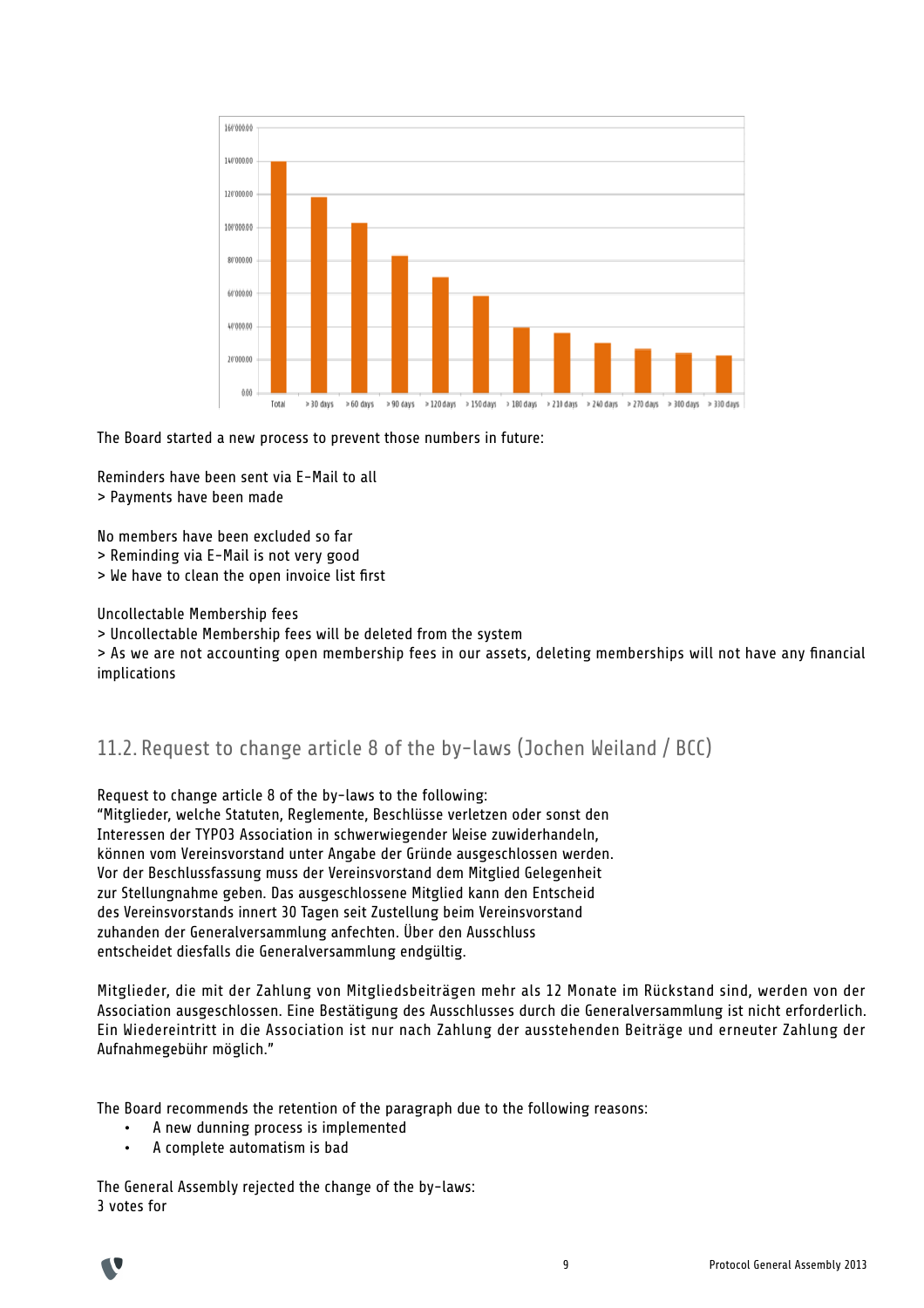18 against 6 abstention

#### 11.3. Change the online Voting

Volker Graubaum suggests to change the online voting, so that a member has as many votes, as positions should be elected. Stefan Busemann answers that the Board will change the online voting procedure until the next election. The whole process will get a public documentation. Usability improvements are planned for the voting tool.

## 11.4. List only members, which paid their Registration fee (Ingo Schmitt / BCC)

Alain Veuve tells the General Assembly, that the membership system will be changed. In future the registration and the first invoice has to be paid, until a member is listed.

The amendment is withdrawn by Ingo Schmitt.

# 12 Program of activities

In 2013, official events are planned:

- The Snowboard Tour will start at the 15<sup>th</sup> of February 2013.
- T3CON USA will take place at  $30<sup>th</sup> / 31<sup>st</sup>$  may 2013 in San Francisco
- The Date of the DevDays 2013 is not fixed yet, but it will take place most probably at the end of June / beginning of July.
- The T3CON Europe will take place from  $29<sup>th</sup>$  to  $31<sup>st</sup>$  of October 2013 in Stuttgart again.

# 13 Appointment of Honorary Members

Jürgen suggested Gina Steiner as a Honorary Member. He points out, that Gina did a great job for the Association the last years. The members accepted Gina Steiner as a Honorary Member with one abstention.

14 Complaints about administrative bodies, decisions on dismissing members of the board, or any ordinary member, or any application for membership

No complaints.

# 15 Various other topics, not assigned to another body

Jürgen Egeling suggests that in 2014 the QA session should take place on the same day of the GA. So the new schedule could look like this:

- QA: 10am 12am
- $\cdot$  GA: 1om  $-$  4pm

#### Change the scheduling of the GA

Volker Graubaum proposeed to bring the GA forward to December. Alain replies that the discharge of the Board must take place in the first 6 months of the new year. Therefore, the GA needs to be held between 1.1. and 6.30. .